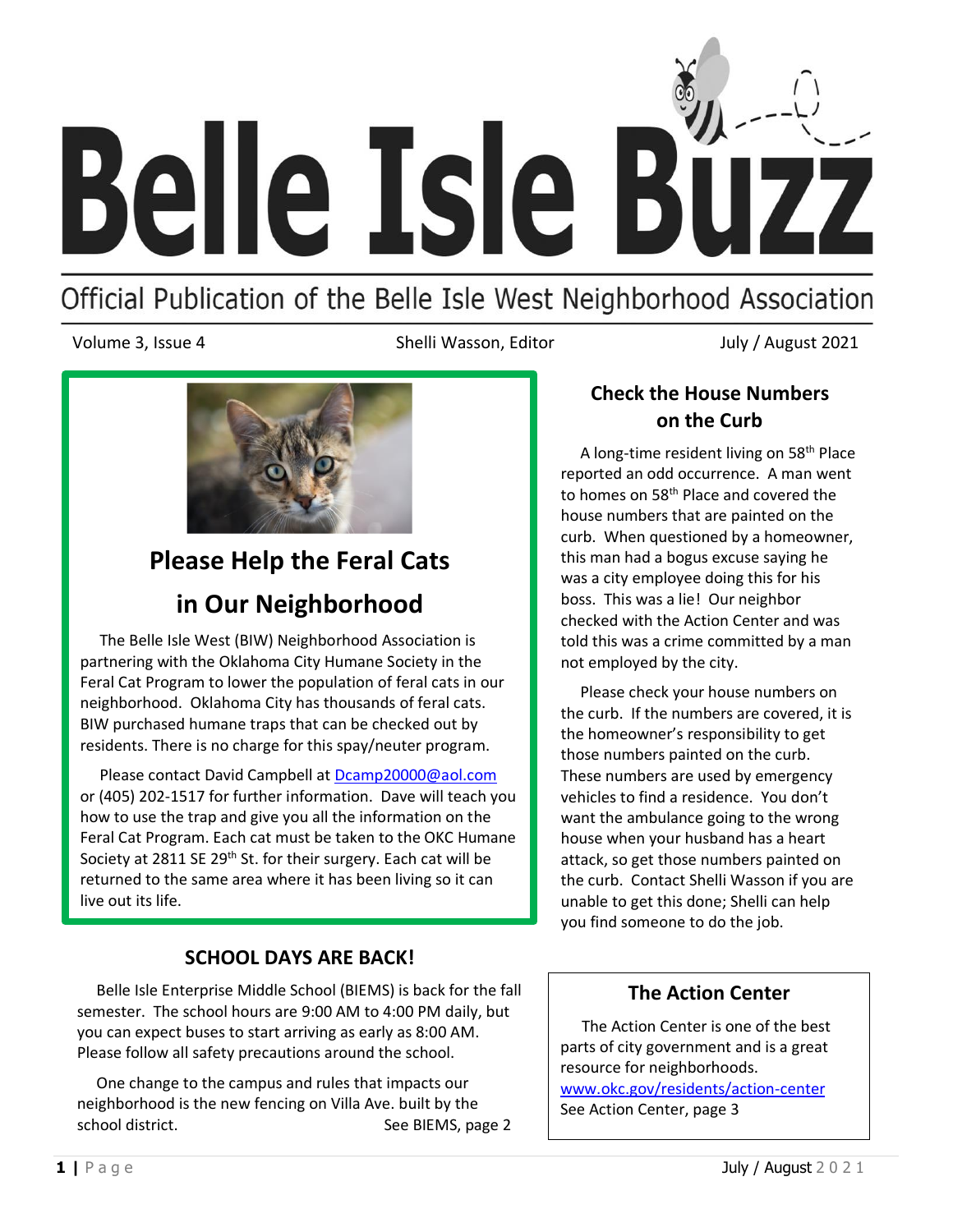## **Officers and Committee Chairs**

PRESIDENT – Greg Hall [hallgreg05@gmail.com](mailto:hallgreg05@gmail.com)

PRESIDENT-ELECT – David Patterson

[dgpat@cox.net](mailto:dgpat@cox.net)

SECRETARY – OPEN TREASURER – Cathie Shaw SERGEANT-AT-ARMS – David Campbell [Dcamp20000@aol.com](mailto:Dcamp20000@aol.com)

NEWSLETTER EDITOR – Shelli Wasson

[shelliwasson95@yahoo.com](mailto:%20shelliwasson95@yahoo.com)

(405) 250-6462

NEWSLETTER STAFF –

Earlene Parr Aimee Dial Parrish

Ann Warzyn

#### STREET DIRECTORS (04/06/2021) –

55<sup>th</sup> Place – Dave Campbell & Greg Hall

55<sup>th</sup> Terrace – Cathy Fitzhugh

56th St. & Linn – OPEN

57<sup>th</sup> St. - Shannon & Randy Wells

58<sup>th</sup> Place – Shelli & Craig Wasson,

Cathie Shaw

58<sup>th</sup> St. – Sue Fellers

59th St. – Aimee Dial Parrish

- 60th St. Christie Baker & Lynne Womble
- 61st St. Scott Sproat & Maribeth Govin

62nd St. and Imperial Terrace – OPEN

Riviera Drive & 2300-2400 Blocks of NW 59th St. – OPEN

Ross Ave. – Eunice Khoury

Villa Ave. and 2400-2412 NW 63rd St. –

Brooks Taylor

Shelli Wasson, 58<sup>th</sup> Place, wants to remind everyone to visit the Oklahoma City Museum of Art to view "The Painters of Pompeii" exhibit of Roman Frescoes ending October 17, 2021. All of the 80 artifacts and artwork on display are recovered pieces from the aftermath of the eruption of Mount Vesuvius in 79 AD.

• Children 18 and under are admitted free[. www.okcmoa.com](http://www.okcmoa.com/)

## **Attention Pet Owners:**

for urgent/emergency care for our fur babies & other pets. Cathie Shaw, 58th Place, wants everyone to know about the new urgent care facility for pets that is now located in our neighborhood. This is a great location to our neighborhood

**City Paws Urgent Care** 2821 NW 57th St, OKC, OK 73112 (405) 342-0663 [help@okcitypaws.com](mailto:help@okcitypaws.com)

[www.okcitypaws.com](http://www.okcitypaws.com/)

Open after 4:00 PM for after-hours walk-in emergency care. See website for list of conditions/injuries they routinely treat.

#### **BIEMS**

Continued, from page 1

 According to the school district policy, no one except students or staff are allowed on the walking trails during school hours. Therefore, nobody from the neighborhood can walk on the trails with or without their dogs during school hours. Signs are posted, and there are gates for entry and exit.

 When on schools grounds, please clean up after your dog. Think of the embarrassment if your granddaughter slipped on dog poop or that could even happen to you on your next visit!!



 BIEMS is an application school. Students must meet certain test scores and other requirements to be accepted. The school has two locations. Fifth and sixth grade students attend at 8400 N. Greystone Ave., (405) 587-4900, while the seventh and eighth graders are in our Belle Isle West neighborhood at 5904 N. Villa Ave., (405) 587-6600.

 BIEMS is one of the top middle schools in the entire state of Oklahoma and follows CDC guidelines for safety. Masking is strongly encouraged; many students mask on their own volition. The school is a highly diversified population and their academic progress is carefully monitored.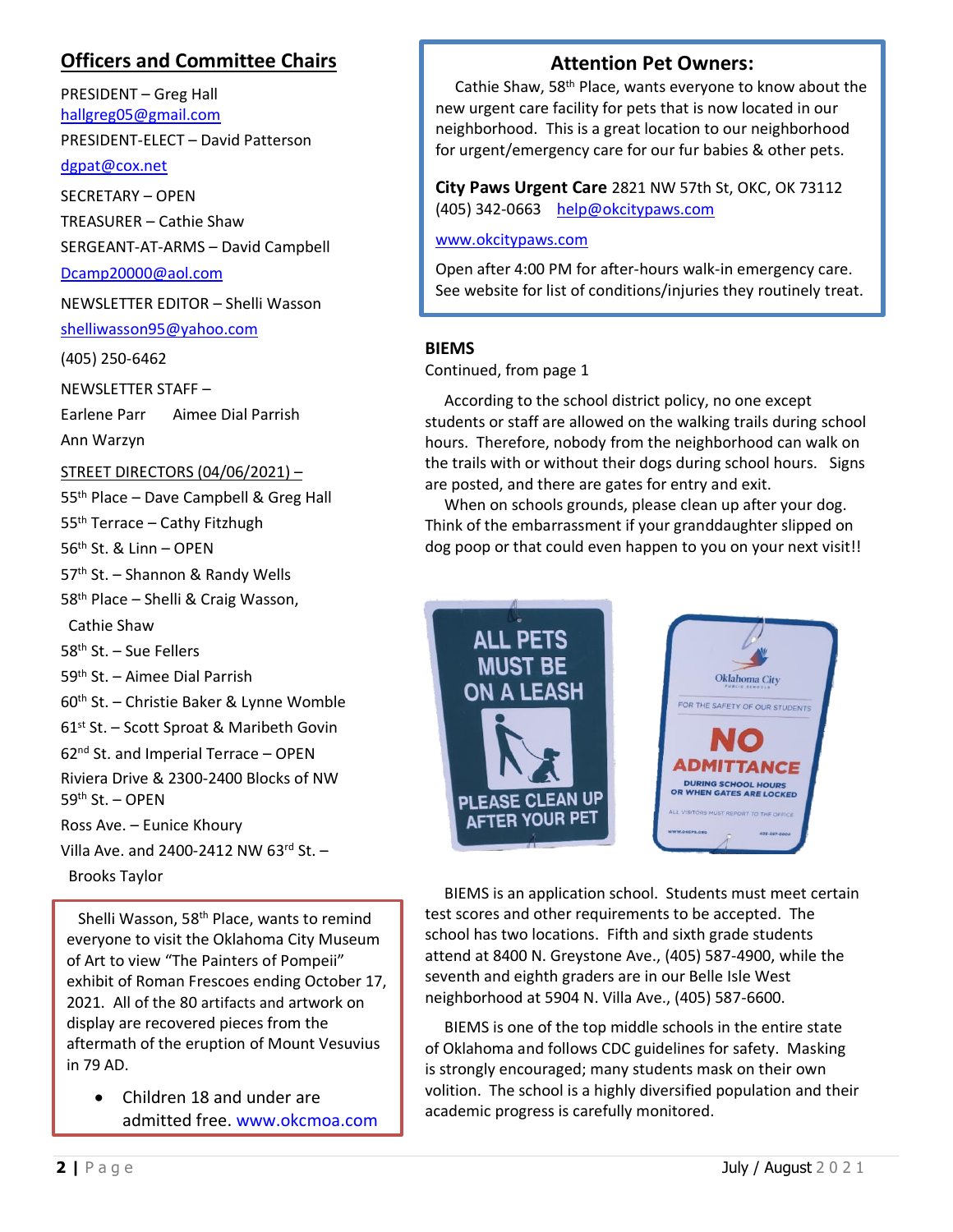| Mail dues to:                                     | 2021 Belle Isle West                                     |
|---------------------------------------------------|----------------------------------------------------------|
| <b>Belle Isle West NA</b><br>5030 N. May, Box 118 | <b>Neighborhood Association Dues</b>                     |
| Oklahoma City, OK 73112                           | Neighborhood Association Dues                            |
|                                                   | Name                                                     |
|                                                   | Address                                                  |
|                                                   | Phones(s)                                                |
|                                                   | Email                                                    |
| is your receipt.                                  | Annual dues are \$35.00 per household.                   |
|                                                   | Thank<br>You!<br>(Make checks to BIW Neighborhood Assn.) |
|                                                   | I have enclosed                                          |

## **MANY THANKS FOR YOUR DONATIONS!**

 Several people add a little (or a lot) to their dues check each year to help fund projects in our neighborhood. We'd like to send out a BIG thank you to the following generous neighbors who recently contributed a total of \$260 over and above their \$35.00 yearly dues:

They are: Terrance & Karla Cason, Patty Empie, Maribeth Govin, Sharon Gowdy, Robert & Beth Pemberton, Lynn & Shelly Quimby, and Lee Allan Smith.

 Since our non-profit organization is educational, social, voluntary, intended to improve our neighborhood and because you receive no goods or actual services from the association, your dues and any amount you choose to donate (up to \$250) are tax deductible due to our 501(C)3 designation with the IRS. If you have further questions, please consult with your tax expert.

 If we've failed to list anyone who donated an amount over your dues, please let us know and we'll recognize you in the next newsletter. Thanks!

### **Action Center**

Continued from page 1

You can report city code violations, pot holes, tall grass, graffiti, parking on lawns, etc. [www.okc.gov/Home/Components/News](http://www.okc.gov/Home/Components/News)

### **All Solicitors Must Be Licensed**

 If you answer your door to a solicitor, ask to see their "Outdoor Seller, Peddler and/or Solicitor's License" issued by the City of Oklahoma City. The annual license cost is \$30; the fine for going door-to-door and not obtaining a license is much more costly. Tell the salesperson, if not licensed, that you are calling 911 and report them. At that time, the seller likely leaves your area and does not return to your street because he knows he is being watched by informed citizens.

## **Attention: Veterans and Their Loved Ones**

**Veterans Crisis Hotline:** Call or chat online to receive free, confidential support 24 hours a day, 7 days

a week, 365 days a year, even if they are not registered with VA or enrolled in VA health care.

- ❖ Call: 1-800-273-8255, Press 1
- ❖ Chat Online:<https://www.veteranscrisisline.net/get-help/chat>